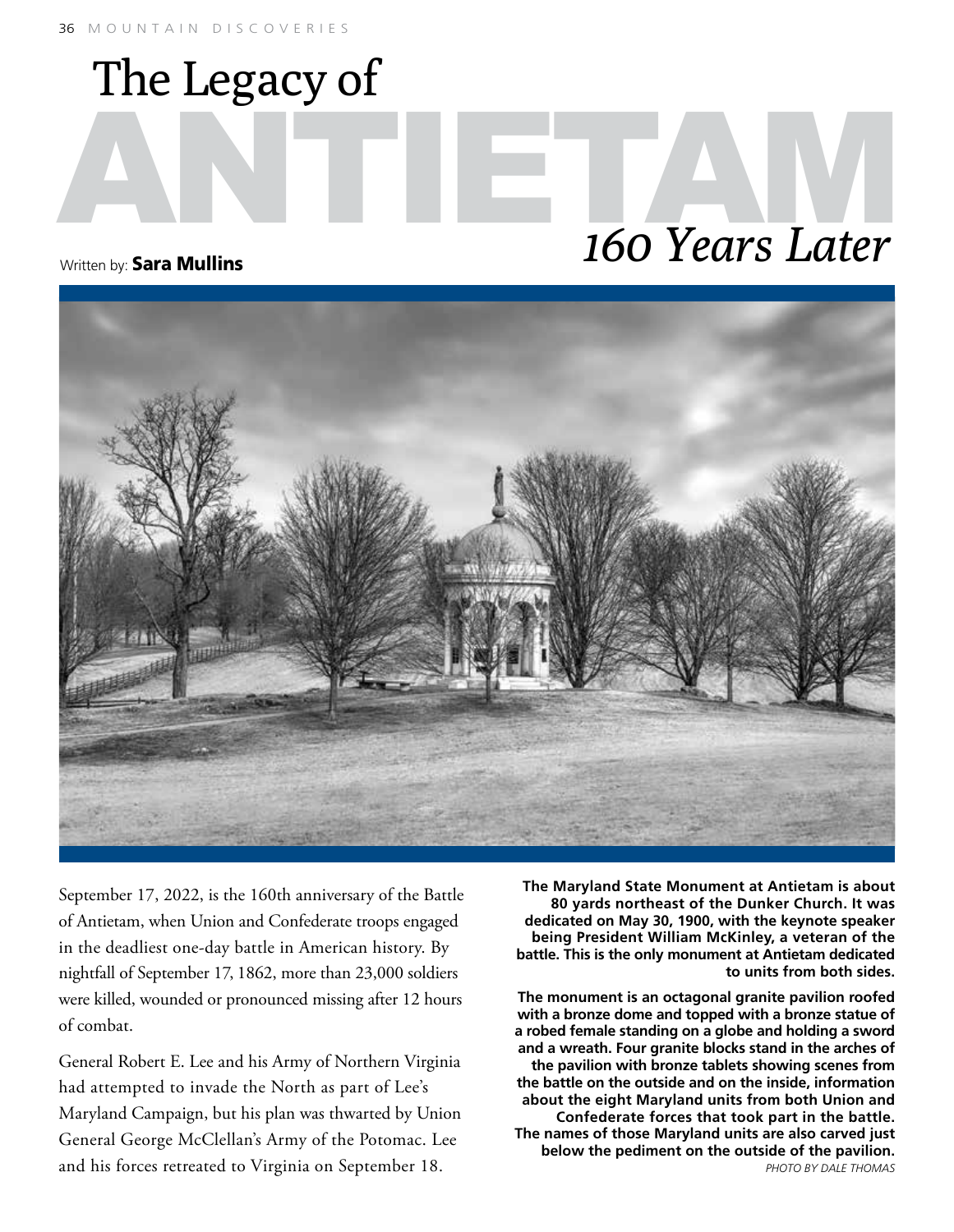This Union victory was a key turning point in the American Civil War. It ended Lee's Maryland Campaign, intended as the first Confederate invasion of the North and one of the greatest threats to Washington, D.C. It demonstrated that United States forces could prevail against the Confederates. It prevented France and England from joining forces with the Confederacy, despite both countries' urgent need for Southern cotton – neither country wished to support a pro-slavery government. It boosted the tattered morale of Union soldiers.

Most important, the Battle of Antietam provided President Abraham Lincoln with a military success that allowed him to issue his preliminary Emancipation Proclamation on September 22, thereby formally alerting the Confederacy of his intention to free all persons held as slaves within the rebellious states. One hundred days later, with the Confederacy still in full rebellion, President Abraham Lincoln issued the final Emancipation Proclamation.

By linking the Union cause with an attack on slavery, the Proclamation changed the course of the war and the future of the nation. By setting the stage to free millions of slaves, the South would lose valuable slave labor that had supported its war effort and its economy. Although the Emancipation Proclamation did not free enslaved persons in Maryland or other border states, it did open up one pathway to freedom by enabling African American men to enlist or be drafted into the Union army. And it allowed almost 180,000 former slaves and free blacks to fight the Confederates as United States Colored Troops.

"I never in my life felt more certain that I was doing right than I do in signing this paper...if my name ever



**The Sunken Road, as it was known to area residents prior to the Battle of Antietam, was a dirt farm lane which was used primarily by farmers to bypass Sharpsburg. On September 17, 1862, Confederate Maj. Gen. Daniel Harvey Hill placed his division of approximately 2,600 men along the road, piled fence rails on the embankment to further strengthen the position and waited for the advance of the Union army.** 

**Union Maj. Gen. William H. French and his 5,500 men veered south, towards Hill's position along the Sunken Road. As French's men approached the Sunken Road, the Confederate troops staggered them with a powerful volley delivered at a range of less than one hundred yards.**

**Union and Confederate troops dug in. For nearly four hours, bitter fighting raged along this road as French sought to drive the Southerners back. Outnumbered but with a welldefended position, the Confederates in the road stood their ground. Finally, the Federals were able to overwhelm Hill's men, successfully driving them from this strong position and piercing the center of the Confederacy's line. However, the Federals did not follow up this success with additional attacks and neither side gained a decisive advantage. The Sunken Road was now Bloody Lane.** *PHOTO BY DALE THOMAS*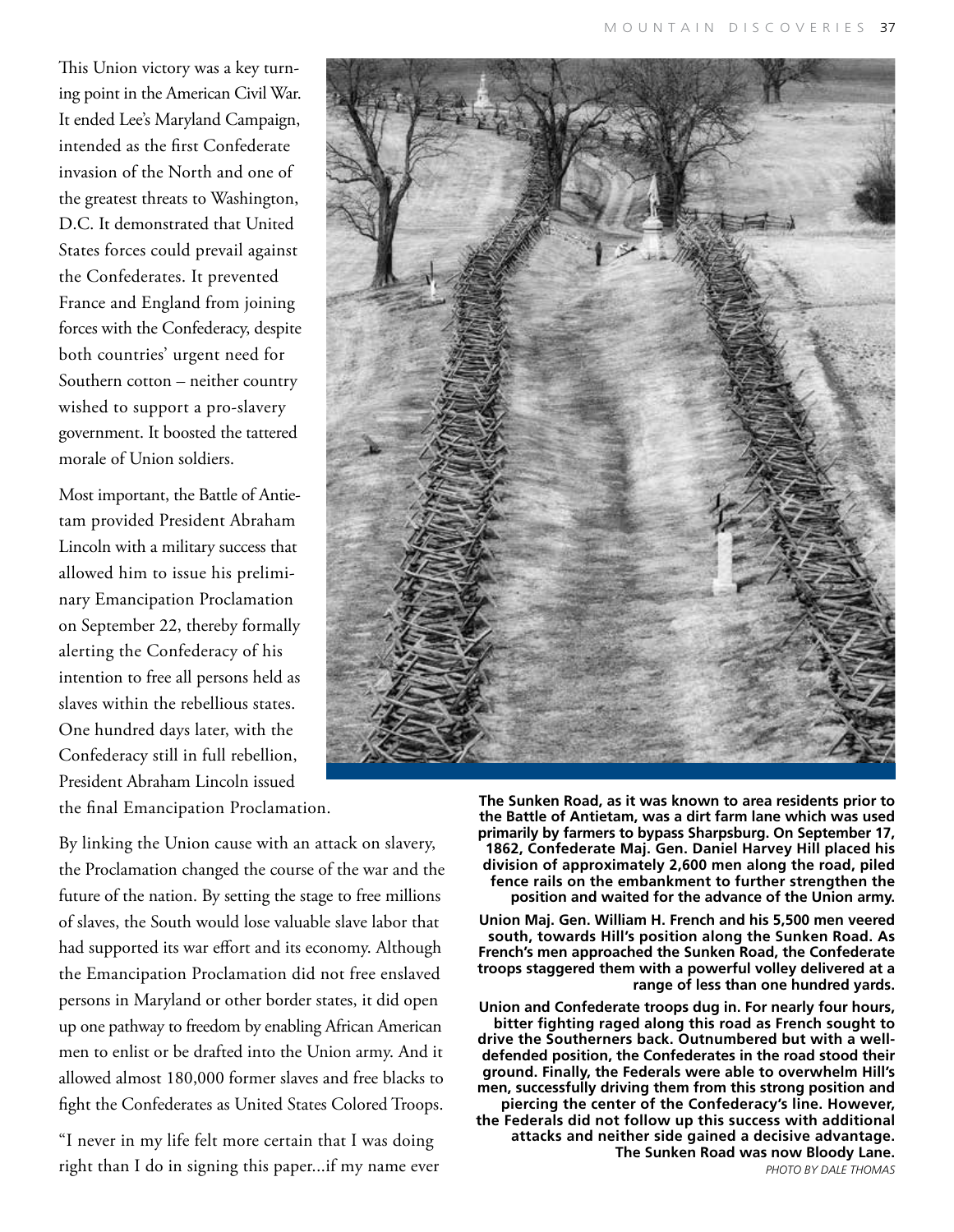goes into history it will be for this act, and my whole soul is in it," Lincoln said. By signing the Emancipation Proclamation, he completed what he would later call "the great event of the nineteenth century." The Proclamation freed the slaves in all states still in a state of rebellion as of January 1,1863, and thus united the Union cause with an assault on the institution of slavery.

The war's outcome provided Lincoln with a political boost that may have helped him and his fellow Republicans to prevail in 1862's critical midterm elections by maintaining a House majority and gaining seats in the Senate.

Today the Antietam National Battlefield, located at 5831 Dunker Church

Road in Sharpsburg, Maryland, is operated by the National Park Service. Visitors can explore the park by taking an 8.5 mile driving or biking tour and/or hiking 12 miles of designated trails.

"The renovation of the Museum and Historic Visitors Center is underway," says Keith Snyder, Park Ranger and Chief of Resource Education and Visitor Services at Antietam. This \$6.8 million project to preserve the 60-year-old facility and provide improved visitor services will be completed in time for fall's 160th anniversary.

Programming will feature a new emphasis on the "why" of Antietam, highlighting the political and social aspects of the battle. "It was the beginning of the end of slavery, a first step," says Dan Spedden, President of Visit Hagerstown & Washington County.

"It's an entirely new presentation," Snyder says. "We will offer programming associated with the battle."

Park events commemorating the 160th anniversary of the battle are planned for two consecutive weekends in September, beginning with the actual anniversary date of September 17 and continuing on September 18. Activities will focus on the battle itself, with hikes,



**This 1862 photo by Alexander Gardner (1821-1882) is entitled "Bodies of Confederate artillerymen near Dunker Church." As the first battlefield photographed before the dead were buried, Antietam became the first battle to visually convey the carnage of the American Civil War.**

*Library of Congress Prints and Photographs Division, Washington, DC.*

walks, tours and living history demonstrations. An evening hike is planned on September 16 in recognition of action occurring the evening before combat began. Living history volunteers will present artillery and musket firing programs on September 17 and 18 at 11 a.m., 1 p.m. and 3 p.m. near the New York State Monument next to the Visitors Center.

The following weekend's events, to be held September 24 and 25, will highlight the battle's aftermath, focusing on the care of wounded and deceased soldiers as seen in photos taken using the new technology of "wet plate" photography. Photography and photojournalism came of age during this period and conveyed the grim details of battle to a public anxious for information. Some were the first ever taken of dead soldiers on the battlefield before burial. As the first battlefield photographed before the dead were buried, Antietam became the first battle to visually convey the carnage of the American Civil War.